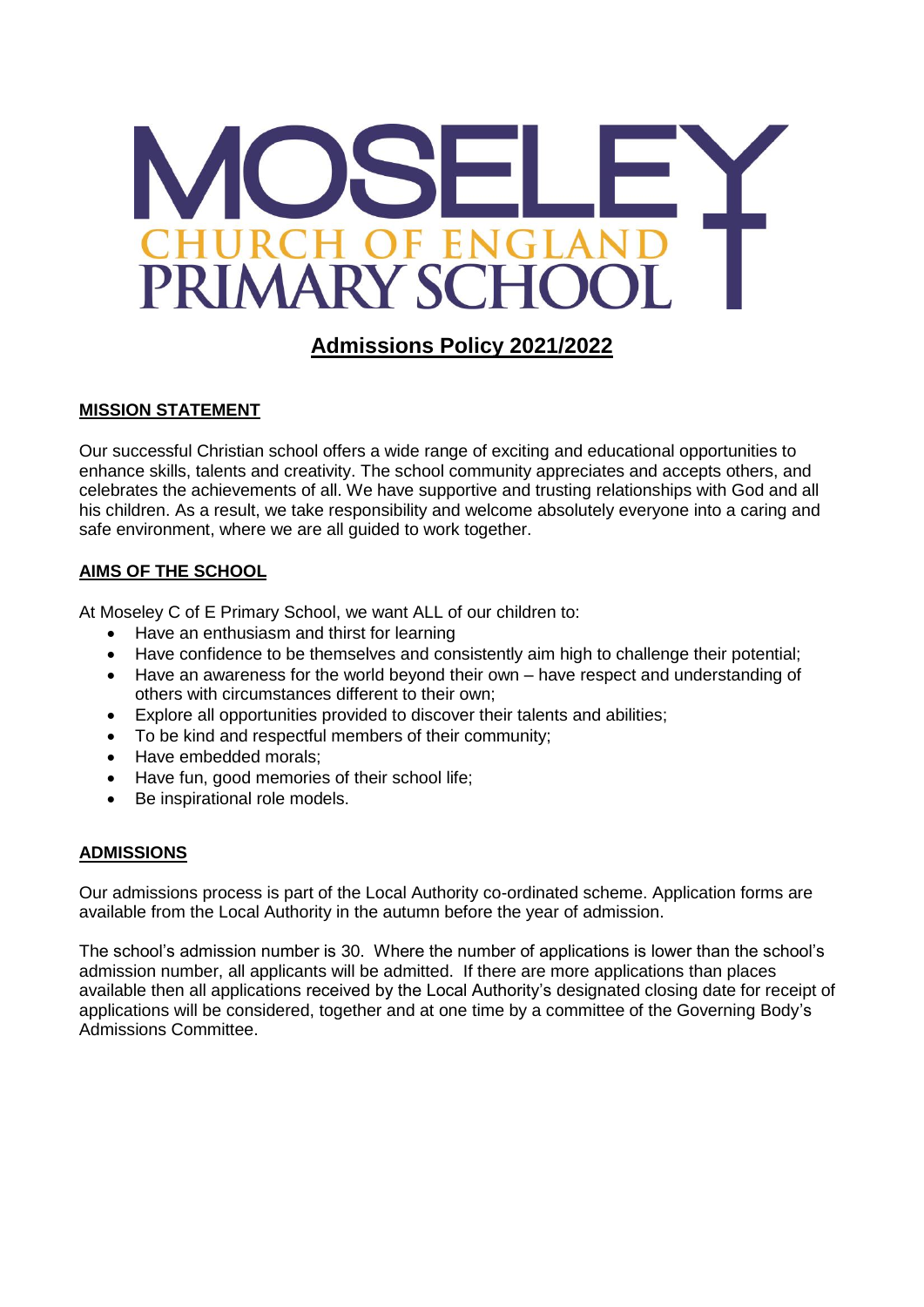#### **Oversubscription criteria**

If the number of applications for a particular year group exceeds the number of places available, the following criteria will be used:

- **Priority 1** Children looked after by a Local Authority (in line with section 22 of the Children Act) and children who were previously looked after but ceased to be so because they were adopted (or became subject to a residence order or special guardianship order).
- **Priority 2** Children with brothers or sisters already at the school who will still be there when they start school themselves.
- **Priority 3.** Children who qualify for Pupil Premium funding, up to a maximum of 3 (priority will be given to those who live closest to the school)
- **Priority 4**. Children whose parent/guardian regularly attends the local Church of England Churches in Moseley (St Mary's, St Anne's and St Agnes). We define regular as meaning once a month for a two-year period prior to the point of application and this will be confirmed by a letter from the local minister. **[see note 4]**
- **Priority 5**. Children whose parent/guardian regularly attends any other Church of England Church. We define regular as meaning once a month for a two-year period prior to the point of application and this will be confirmed by a letter from the local minister. **[see**] note 4]
- **Priority 6.** Children whose parent/guardian regularly attends any other Christian denomination (defined as a Church who are members of Churches together in England or the Evangelical Alliance). We define regular as meaning once a month for a two-year period prior to the point of application and this will be confirmed by a letter from the local minister. **[see Note 4]**
- **Priority 7.** Children who live nearest the school.

#### **Notes:**

- 1. Parents are required to complete an additional information form in order to prove that they meet one of the oversubscription criteria.
- 2. Children with a EHC Plans that names Moseley C of E Primary School will be offered a place first. This will reduce the number of places available.
- 3. Priority 3: 'Pupil Premium' does not include Early Years Pupil Premium or the Service Premium. The Governors' definition of Pupil Premium / Free School Meals eligibility is if you are currently in receipt of any of the following:
- Income-based Jobseeker Allowance
- Income Support
- Support under part VI of the Immigration and Asylum Act 1999
- Child Tax Credit (provided you're not also entitled to Working Tax Credit and have an annual gross income of no more than £16,190)
- Working Tax Credit run-on (paid for the 4 weeks after you stop qualifying for Working Tax Credit)
- The guaranteed element of State Pension Credit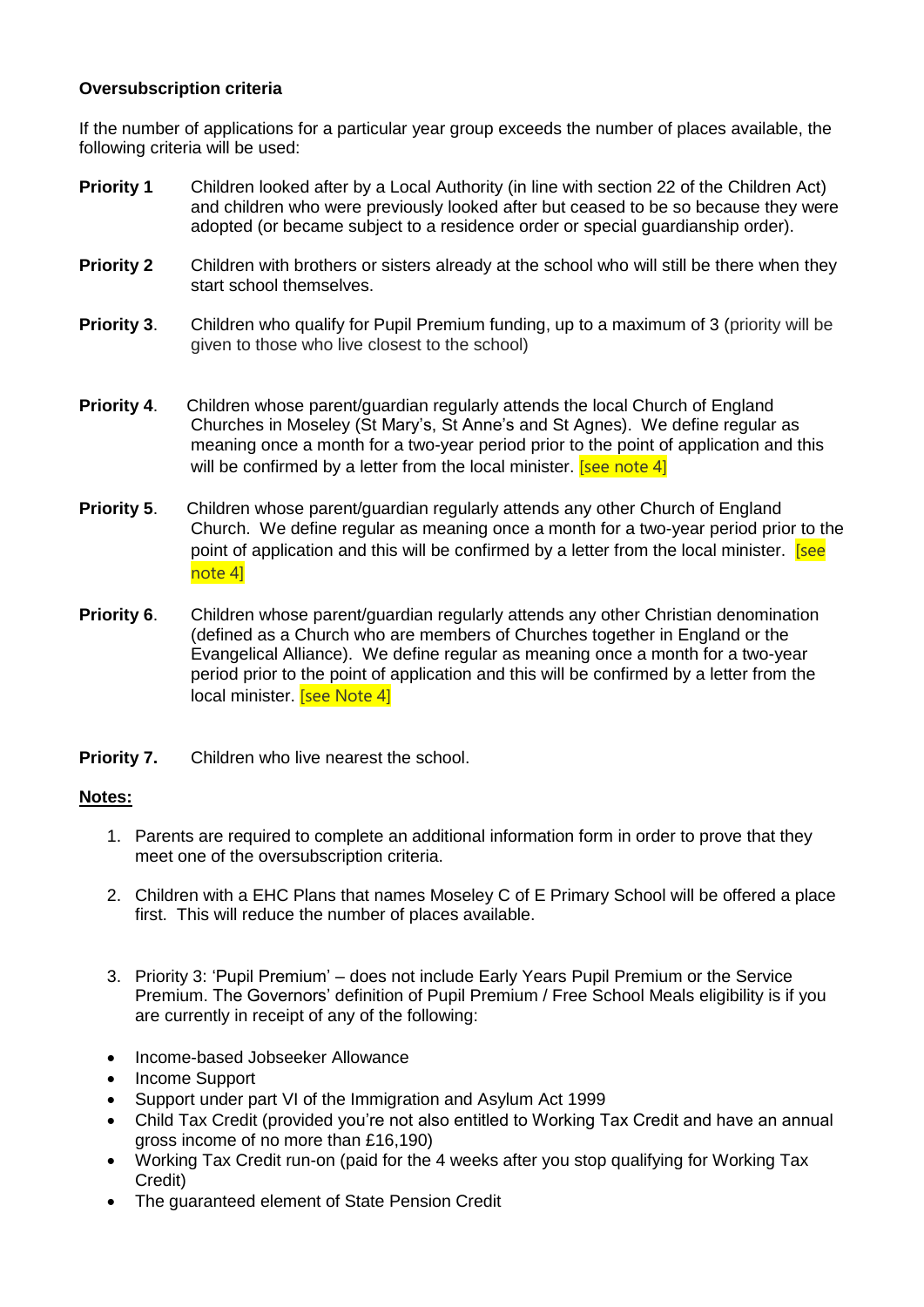Universal Credit

\*Declaration of this is required on the additional information form and evidence of one or more of these is required at the point of application.

4. Priority 4 – 6. For admission to Reception at the start of the academic year, attendance is required for a minimum of 2 years prior to the admissions deadline date at the Local Authority. If a family is moving into the area, a letter is required demonstrating attendance at least once a month for a two-year period preceding the date of admission, which must be signed by the minister of their previous church.

Please note that a variation has been granted by the Office of the Schools' Adjudicator for a Variation to these criteria to include the following clause: *In the event that during the period specified for attendance at worship the church has been closed for public worship and has not provided alternative premises for that worship, the requirements of these admissions arrangements in relation to attendance will only apply to the period when the church or alternative premises have been available for worship.*

- 5. Under priority 2 a brother or sister must live at the same address and could be:
	- o A brother or sister sharing the same parents;
	- $\circ$  a half-brother or half-sister, where two children share one parent; a stepbrother or stepsister, where two children are related by a parent's marriage or civil partnership (a formal arrangement that gives same-sex couples the same legal status as married couples);
	- o the separate children of a couple who live together; or
	- o an adopted or fostered brother or sister.
- 6. If offering places within any one of the criteria would cause the schools admission number to be exceeded, then children living nearest will be offered first. Distances are measured by the Local Authority admissions system using ADDRESS-POINT®. ADDRESS-POINT provides a national grid co-ordinate and a unique reference for each postal address in Great Britain. The grid reference is provided to a resolution of 0.1 metre (10cm). The accuracy of each ADDRESS-POINT is such that each point will fall within the addressed building. If two or more applicants share the same distance to a school and a place is available, the applicant to whom the place will be offered will be determined by the Local Authority by random selection.
- 7. Waiting lists are produced in strict order of priority, against the over-subscription criteria. Waiting lists are kept until the end of the autumn term in the year of admission.
- 8. Applications received after the Local Authority's designated closing date for receipt of applications will be deemed to have been made late and will be considered after applications with the same priority that were received on time (unless there are particular circumstances which prevented you from applying earlier).
- 9. A child's home address is the place where the child is permanently resident with his or her parents. When a child lives between two addresses, the address used for offering a school place will be where the child lives for most of the school week (Monday to Friday). If care is split equally, parents can choose which address will be used.
- 10. Applications made outside the normal admissions round (in-year admission) should be made directly to the school. Parents/carers can apply for a place for their child at any time and to any school. On receipt of an in-year application the school will notify the local authority of both the application and its outcome to allow the local authority to keep up to date with figures on the availability of school places in Birmingham.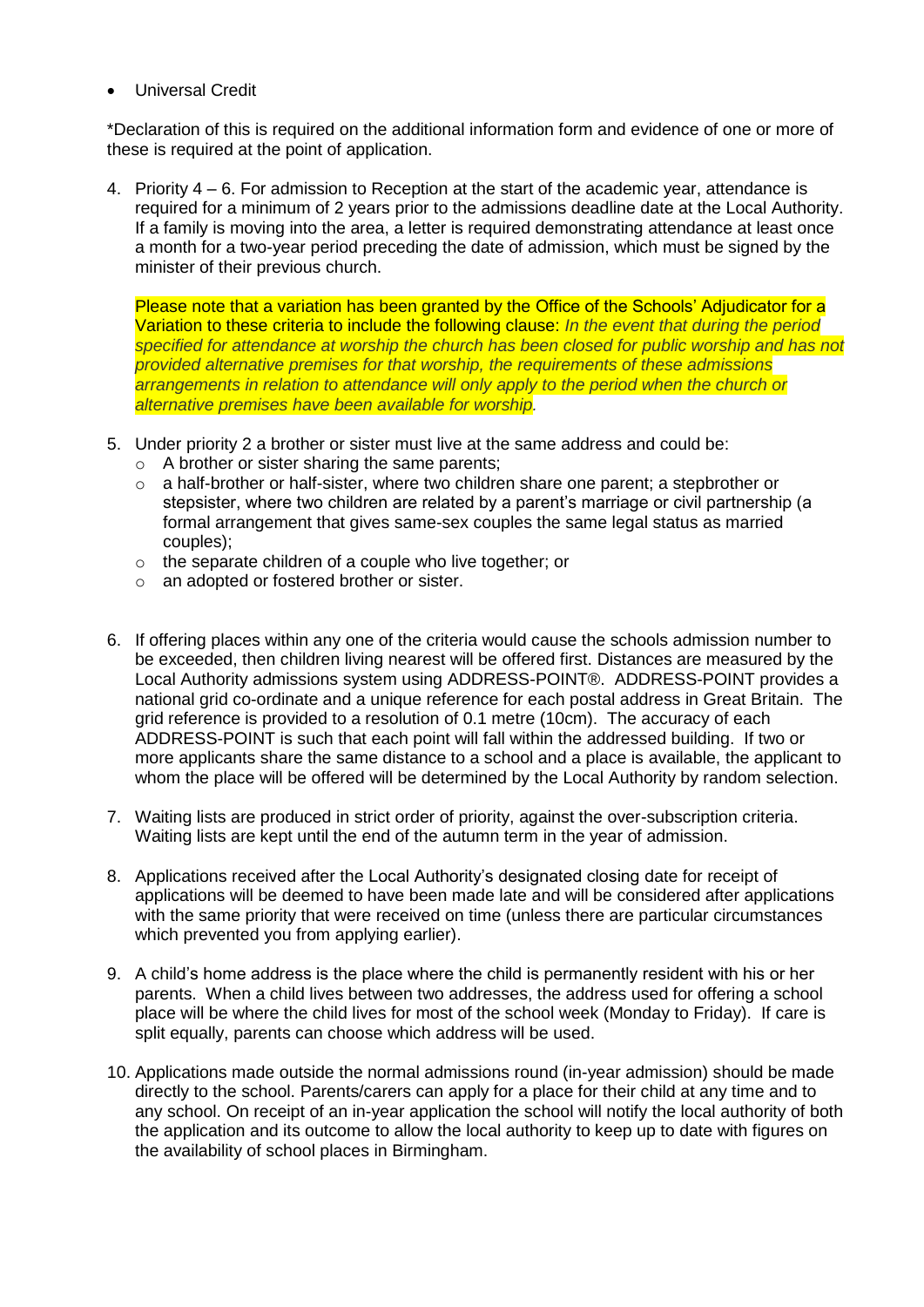- 11. The Governing Body recognises its duty to comply with the Local Authority Fair Access Protocol to provide fair access to school for pupils who needs a school place because they have missed, or are at risk of missing, education.
- 12. Parents who wish to appeal against the decision of the Governors to refuse their child a place in the school may apply in writing to the Chair of Governors. Appeals will be heard by an independent panel.

### 13. **Admission of children below compulsory school age and deferred entry**:

13.1 By law, parents must ensure that their children are receiving suitable full-time education at the beginning of the term after their 5th birthday (the time when the child reaches compulsory school age). The Local Authority, however, offers places for children to be admitted to Reception Class in the September at the start of the academic year in which they reach five years of age.

13.2 Parents may defer their child's admission to primary or infant school until later in the school year, but not beyond the point at which they reach compulsory school age and not beyond the beginning of the final term of the school year of which the offer of a place was made.

13.3 A parent has the right for their child to be admitted on a part-time basis during the Reception year but not beyond the point that they reach compulsory school age.

In both cases above, a full-time school place is held for the child until they take it up.

## 14. **Admission of children outside their normal age group**

14.1 For some children in particular circumstances, for example summer born children (those born between 01 April – 31 August) or those with exceptional circumstances (eg: medical conditions which have delayed development), the School Admissions Code paragraph 2.17 states that parents may seek, but cannot insist on, a place for their child outside of their normal age group and can request that their child is admitted to Reception a year later – therefore starting school in the September following their fifth birthday.

14.2 Where a parent wishes to request admission out of the normal age group for their child, they should still make an application for their child's normal age group at the usual time to the Local Authority. At the same time, the parent should submit the request to the admission authority by letter for their child to be admitted out of their normal age group, together with supporting evidence.

14.3 In accordance with the School Admissions Code 2014, admission authorities will make decisions on the basis of the circumstances of each case and in the best interests of the child concerned. This will include taking into account the parent's views; information about the child's academic, social and emotional development; where relevant, their medical history and the views of a medical professional; whether they have previously been educated out of their normal age group; and whether they may naturally have fallen into a lower age group if it were not for being born prematurely. Admission authorities must also take into account the views of the head teacher of the school concerned. When informing a parent of their decision on the year group the child should be admitted to, the admission authority will set out clearly the reasons for their decision. The admission authority will ensure that the parent receives the response to their request before primary national offer day.

14.4 If the request is agreed, the application for the normal age group may be withdrawn and the parent must make a new application for a place in Reception Class as part of the main admissions round the following year, (but there is no guarantee of a place being offered at the parent's preferred school(s) at this stage). If the request is refused, the parent must decide whether to accept the offer of a place for the normal age group, or to refuse it and